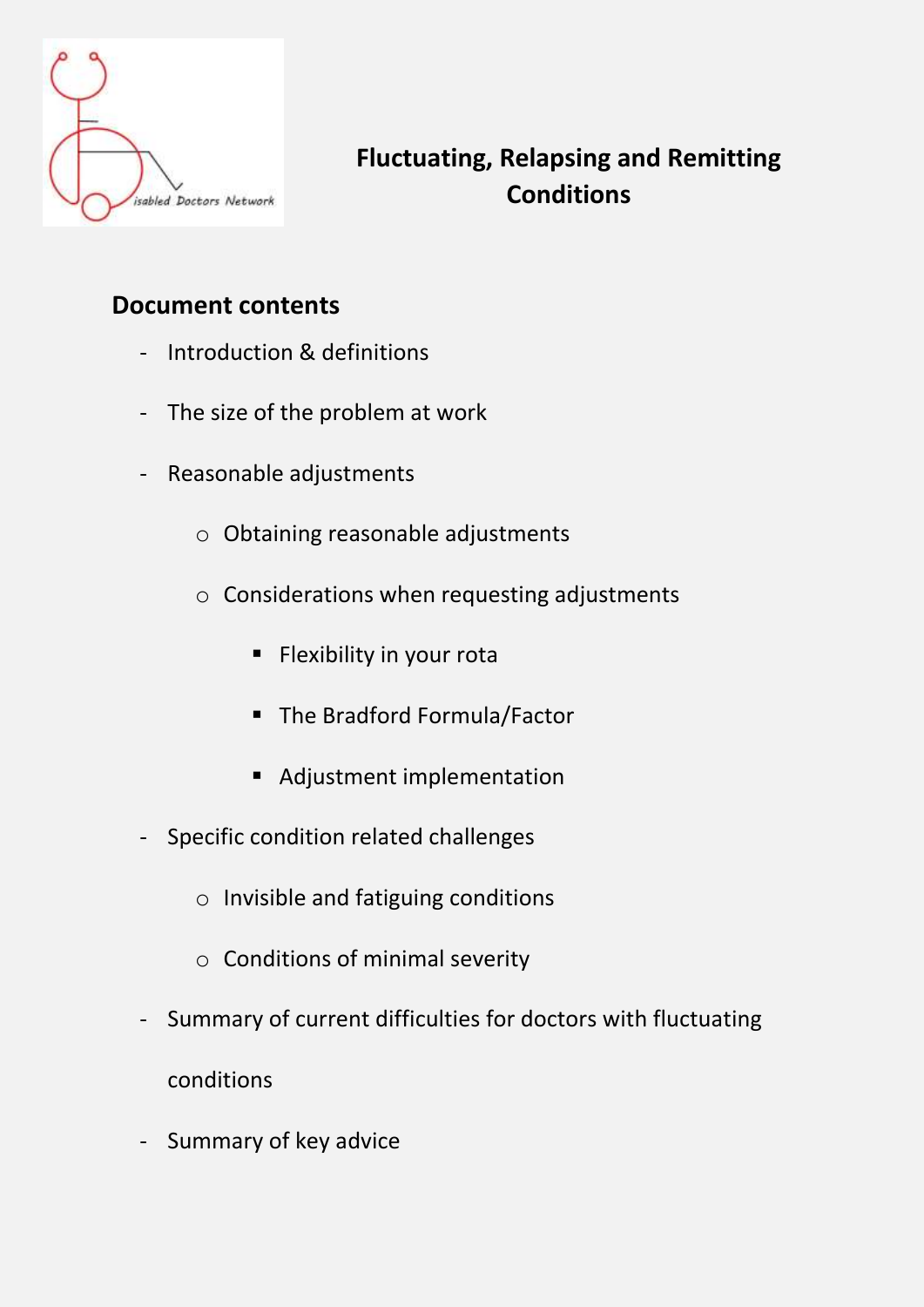#### <span id="page-1-0"></span>**Introduction and definitions**

Fluctuating conditions are those which do not follow a stable pattern of disability or illness or cause a fixed level of impairment. The term relapsing and remitting (R&R) may be sometimes used as if it is synonymous suggesting that all R&R conditions fluctuate.

#### <https://www.verywellhealth.com/what-does-relapsing-remitting-mean-2564691>

However, R&R conditions have distinct periods of highly intrusive symptoms and requirements for disease directed treatment and periods of remission. During remission the disease is less active and the individual may feel very well or anywhere on the spectrum from quite well to very well. Some people, such as those with post-viral fatigue for example, may have fluctuating symptoms and eventually make a full recovery without further problems. This is primarily a section on practical help rather than an academic discussion so I won't spend too long on definitions.

In this section, fluctuating will mean those long-term conditions/illnesses, physical and/ or psychological (not really divisible), that are generally systemic and cause a varying impact on an individual's ability to function. Fluctuating is here used to encompass 'relapsing and remitting conditions' in which the individual may have periods of good health (when the condition is dormant or less active but still in the background) and periods of ill-health which can be severe, disabling or even life threatening and may require substantial periods of time off work. Relapses may be associated with identifiable factors such as infection, sunlight, psychological trauma, bereavement or may be apparently inexplicable with our current level of knowledge.

Individuals with any condition or impairment will meet the legal definition of 'disabled' if they have a physical or mental impairment that has 'substantial' and 'long-term' negative effects on their ability to do normal daily activities.

#### Equality Act 2010: <https://www.gov.uk/guidance/equality-act-2010-guidance>

#### Also see our Homepage: https://www.disableddoctorsnetwork.com/

This means that the condition affects their private life as much as their working life, a fact which is often forgotten. There is a perception that any 'real' disability will have some visible sign or the individual will need equipment that others recognise as denoting limitation that needs help. This can make life even more uncomfortable for people with an 'invisible chronic illness/condition' when they ask for help or support. They can perceive disbelief or incredulity, some may even experience hostile 'banter.'

There is a sense in which every disability or long-term condition is a fluctuating condition. Nearly every person with a physical or mental condition that limits their movements, senses, or activities (even if it is apparently circumscribed), will experience fluctuations. Either with intervening complications such as infection (to which they may be more prone) or simply fatigue. This section concentrates on those illnesses or conditions where fluctuation is a defining characteristic e.g. bipolar disorder, depression, vasculitides,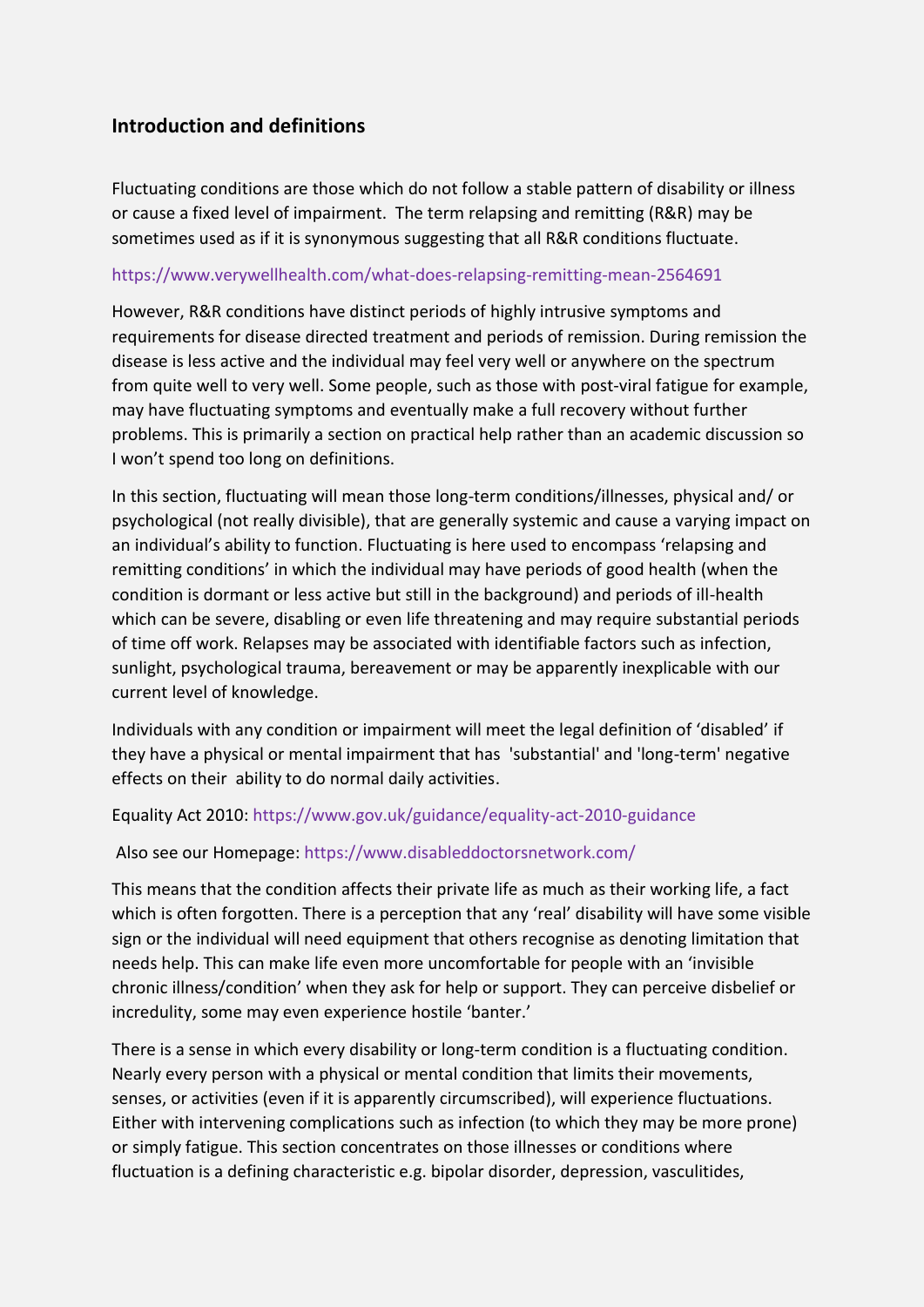<span id="page-2-0"></span>autoimmune conditions like Multiple Sclerosis, Systemic Lupus Erythematosus, Inflammatory Bowel Diseases.

Certain conditions are recognised under the Equality Act 2010 from the time of diagnosis. These include cancers, Multiple Sclerosis and HIV.

[https://assets.publishing.service.gov.uk/government/uploads/system/uploads/attachment\\_](https://assets.publishing.service.gov.uk/government/uploads/system/uploads/attachment_data/file/570382/Equality_Act_2010-disability_definition.pdf) [data/file/570382/Equality\\_Act\\_2010-disability\\_definition.pdf](https://assets.publishing.service.gov.uk/government/uploads/system/uploads/attachment_data/file/570382/Equality_Act_2010-disability_definition.pdf)

This makes it more likely that those living with these conditions will have fewer problems getting the support they need at work. It is hard to understand why some conditions are specifically named - best practice in supportive care would now be that 'needs not diagnosis' are the most important criteria for receiving support.

#### **The size of the problem at work**

#### [http://www.theworkfoundation.com/wp-content/uploads/2016/11/378\\_FCFS\\_Final.pdf](http://www.theworkfoundation.com/wp-content/uploads/2016/11/378_FCFS_Final.pdf)

Although each fluctuating long-term condition may be relatively rare, there are many conditions which fluctuate and/or relapse and remit. The problem is a common one for employees and employers. Possibly because these conditions do not come under one diagnosis, there has been very little attention paid to finding ways in which individuals can work most effectively for their organisation whilst maintaining the best health possible.

Many cancers (another umbrella term) are becoming 'treatable not curable' leading to longterm illness, sometimes requiring courses of treatment and time off intermittently. However, the problems of fluctuation are little discussed in occupational health manuals, papers or textbooks, government or health service union policies or health service protocols (see references). Even the latest White Paper on employment for those with disabilities has about one line and nothing helpful to say on this complex issue.

#### [https://www.gov.uk/government/publications/improving-lives-the-future-of-work-health](https://www.gov.uk/government/publications/improving-lives-the-future-of-work-health-and-disability)[and-disability](https://www.gov.uk/government/publications/improving-lives-the-future-of-work-health-and-disability)

Of course, there are many people who will have two or more difficulties that can affect their employment e.g their illness and that of a family member or being a single-parent and having a fluctuating condition etc. They will need even more careful support and help with planning.

#### **Reasonable adjustments**

#### - **Obtaining reasonable adjustments**

The specific difficulties of living with a chronic fluctuating condition are not well taught at medical school. Very little attention is paid to the practicalities of employment for those living with such an issue. This means it is essential for you to recognise the fact that you will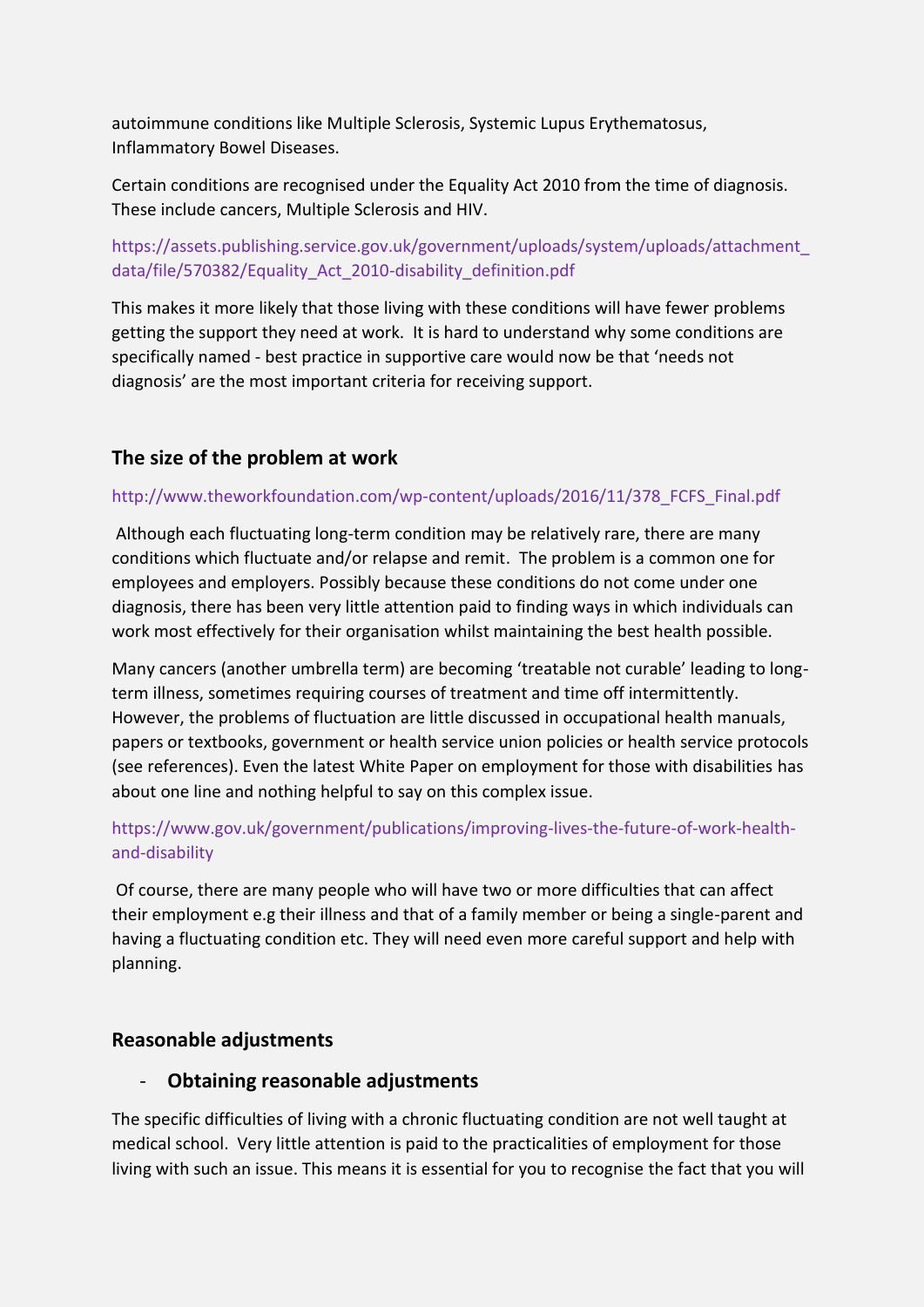<span id="page-3-0"></span>have to take the lead (and be sure of your rights) in getting useful reasonable adjustments, keeping them and making sure they are observed and changed when necessary. You may even have to take private advice to understand the range of options that you are entitled to in order to keep you in work rather than rely on HR, occupational health, or the BMA. You cannot assume that your occupational health clinician can give you the expert help you need or that any union support from the BMA or Hospital Doctors Association will give you a complete range of options or the right sort of support. You may need to talk to a solicitor (specialising in employment law), private occupational health physician or HR/employment organisation who are specialists in this field (or at least are prepared to be imaginative and know the law, as there is so little data) to understand your rights and options. There has actually been very little research on the lives and needs of disabled/chronically ill doctors.

Strangely, people (including doctors who do not work with people with R&R conditions) seem to have difficulty understanding that an illness is incurable and R&R and yet not visible. Doctors report being asked or told 'When you're better….' Or being asked to take on extra responsibilities when they come back from sick leave to 'make up' for being off. Of course, if you are absent and others have to take up your work (and of course, staffing levels are not adequate to cover holidays let alone unexpected absences) it will make life difficult for them. However, the organisation needs to plan as though unexpected absences will happen (as they will for all sorts of reasons). Not you cover the whole burden of being ill yourself. It is important that the department understands that your changes will apply in the long-term.

If your condition gets worse, or you have a complication related to the illness or your treatment, you may have to revise any adjustments and instigate a permanent or temporary increase. It is best to see someone you trust regularly to help you so that you can be prepared and to have thought through what you will do if things get worse.

#### - **Considerations when requesting adjustments**

#### **1. Flexibility in your rota**

Many people with fluctuating conditions find that flexibility in their rota or job plan can help to keep them as well as possible. Obviously during a relapse, it may not be enough but relapses are likely to be less common when you are not overworked. Flexibility and a containable workload will be more likely in a large department and where you can avoid it, don't be single-handed. There is a lot of overlap with doctors towards the end of their careers.

It is about sharing out the responsibilities of the department fairly, to everyone's mutual benefit, rather than everyone trying to do every task. If you become ill during your career you may need to consider retraining (you may need to fight to get this) as suitable redeployment is rarely offered. You need the best possible chance of earning enough to live on (another consideration that others may not think about) and the changes in the NHS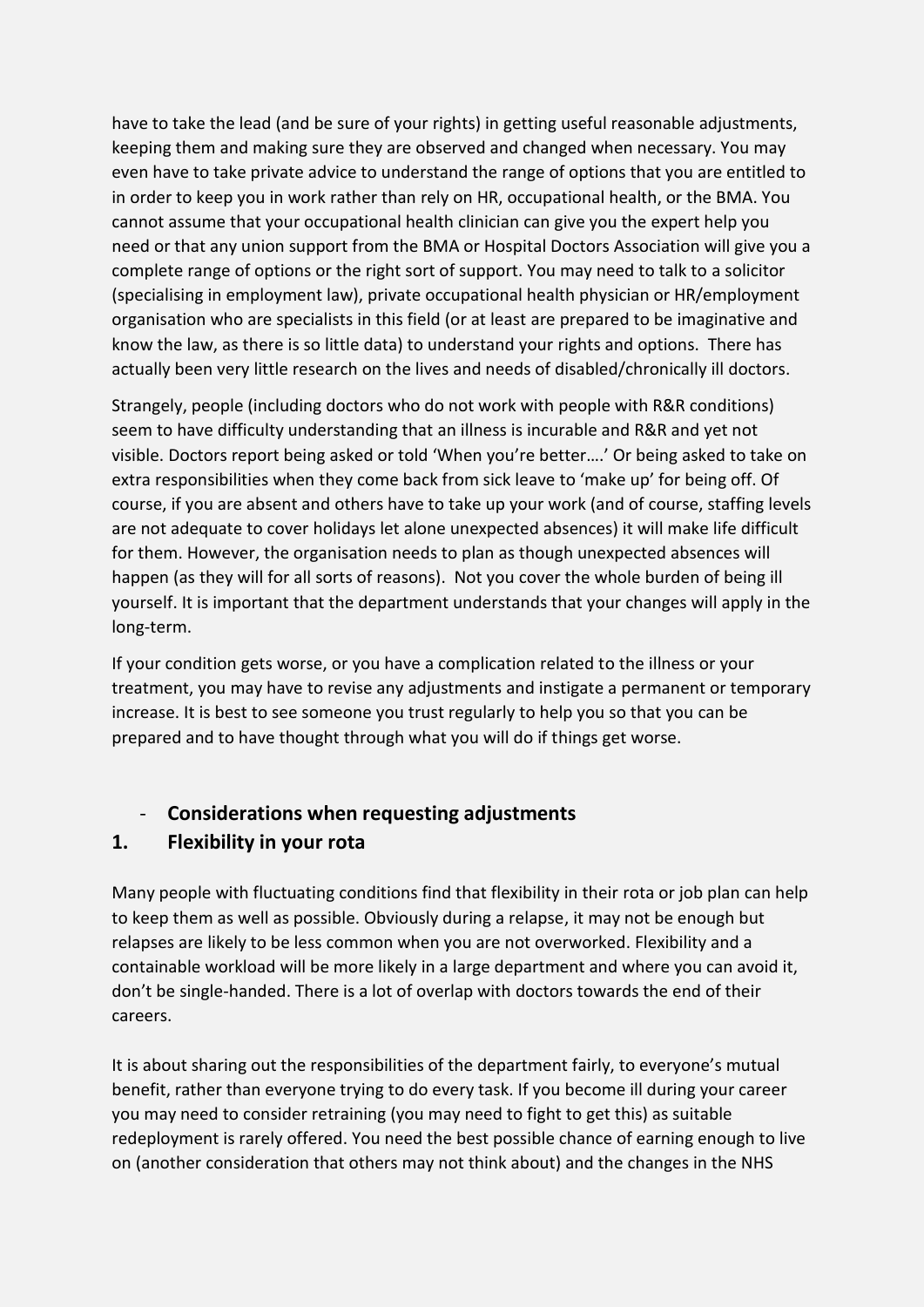<span id="page-4-0"></span>pension system in 2008 specifically militate against people with fluctuating conditions. You may feel uncomfortable about the changes you need to make, but unfortunately the system, and those who are supposed to help people with ill-health, have not made adequate provision for fluctuating conditions in rules and regulations. The government is making life very difficult for those with ill-health severe enough to have an impact on their employment - with the expectation that you will use every means to stay in full-time employment. This is not necessarily always in everyone's best interest, but is the way that current arrangements work.

## **2. The Bradford formula/factor**

Some hospital Trusts use the Bradford formula/factor to calculate the impact of employee absence on an organisation.

#### <https://www.ciphr.com/advice/understanding-the-bradford-factor-score/>

If your organisation does not take into account fluctuating illness then it is easy to get a high score when your illness is out of control. Some even report having disciplinary action taken against them. This is where getting your illness recognised is very important. Of course unplanned, unexpected and irregular absences are difficult for departmental work. Which is why it is important to have a job plan that minimises the likelihood of relapse and the impact of these on the work of the department. Many people with a fluctuating condition can work a minimum number of sessions pretty much all the time (unless gravely ill) e.g. 1- 2-3 days a week. That is if the rest of the week can be worked flexibly and not all when necessary. Some report using their holiday flexibly to make up for when they are ill - this is intensely personal and it is really better to have the sort of job plan that means that work is a contributor to health, and not a detractor.

#### **3. Adjustment implementation**

Obtaining reasonable adjustments on paper is a first step but managing to ensure that they are implemented and enforced is another matter. Many jobs have unpredictable workloads, or the workload is unremitting. You may feel obliged to take on extra work because you look all right on a day when everyone is under pressure - then the next day the same thing happens. You soon find your adjustments have gone. You may feel obliged to come in on your working at home day or day off because of an important meeting or because there is a rota gap. It is very difficult and this is where you need support. You are least likely to feel able to ask for help when you most need it and most likely to succumb to feelings that you need to do more rather than less when you are under pressure or ill. If you have good Occupational Health support that is the place to start. If you don't have this, it is time to seek support elsewhere. You could consider approaching the BMA or 'Access to Work'.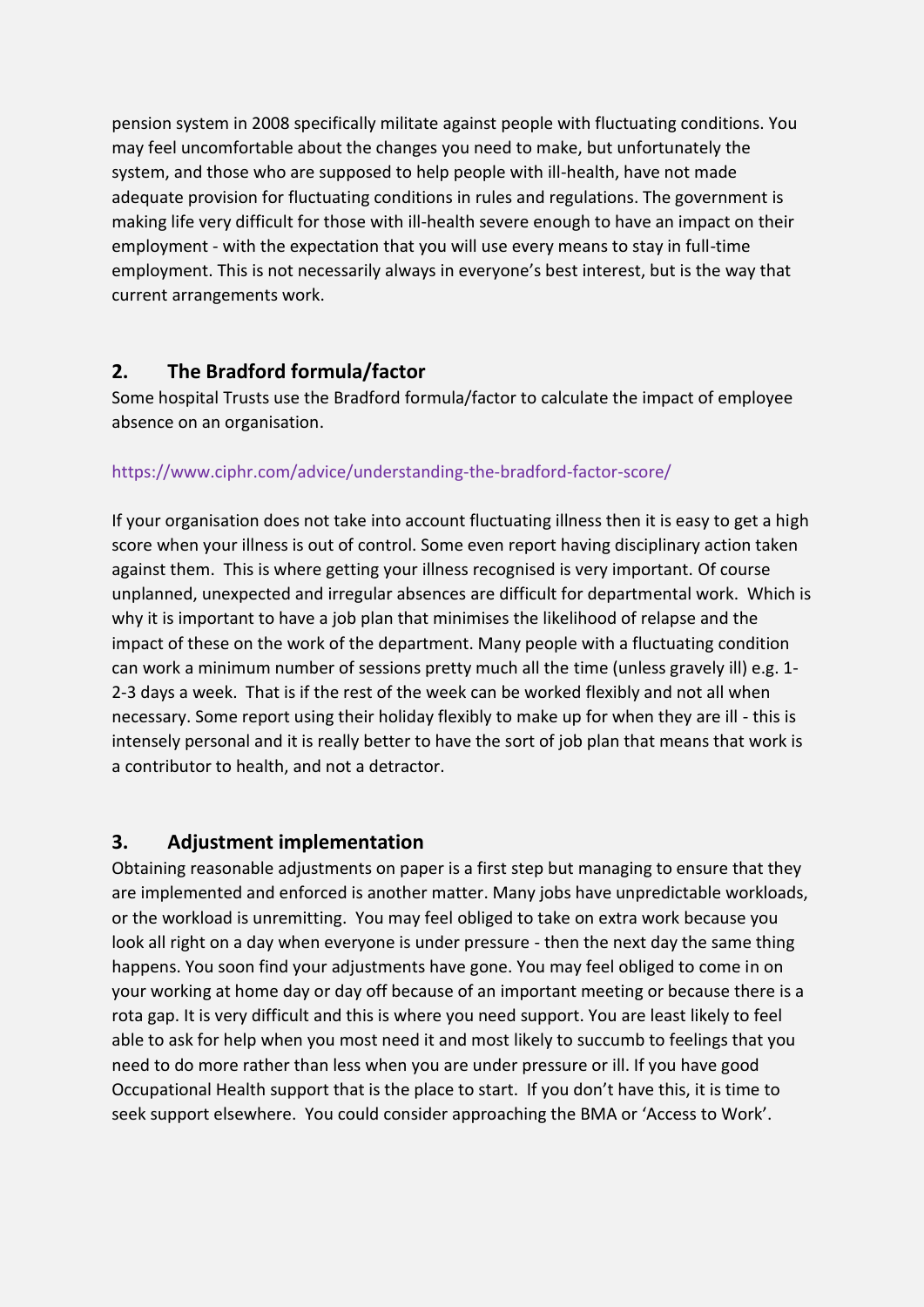#### <span id="page-5-0"></span>See website section Employment Support: <https://www.disableddoctorsnetwork.com/employment-support>

However, some organisations may not be aware of all the options open to you and some find seeking support in the private sector can be helpful here. This is yet another reason why we need a greater focus on getting information about the needs of doctors living with chronic illness.

The degree of fluctuation or the number of relapses you experience are likely to be affected by your workload. Especially if your workload is uncontrollable and relentless over a longer period of time. Deciding to take a day off can be a very difficult decision and one day off may only bring you back to just managing temporarily. You may then find you are putting up your medication to manage to stay in work which will then cause other problems in the long-term with cumulative morbidity from drugs. There is no easy answer to these problems but understanding that the situation is difficult and that it is not some moral failing on your part that you are finding it so, is a useful first step.

#### **Specific, condition related challenges**

#### - **Invisible and fatiguing conditions**

A recent paper reviewed the characteristics of fluctuating conditions that may cause extra complications/difficulties:

- Invisibility colleagues have difficulty believing in it
- Association with fatigue not the same as being tired

• Incurability - this sounds strange since so many conditions are incurable but if they cannot be controlled consistently then this causes issues in the workplace until the right plans are put in place.

#### <https://journals.sagepub.com/doi/full/10.1177/0961203318808593>

Invisible chronic illnesses which cause fatigue seem to be the most difficult conditions for people to understand, including doctors and other clinicians. Onlookers can have difficulty 'believing' in them and unspoken attitudes or crass comments can demoralise the doctor living with the condition. It's bad enough having the unpleasantness of the disease, the worries about your future and your finances without additional stress from interactions with colleagues, the Trust systems or others who you hope might help.

Fortunately, many doctors have excellent health and do not expect their colleagues to be ill. Everyone (or most people) will help out with a limited reduction in service but may feel resentful about long-term needs. It is in everybody's interests for you to have a job you can do with honour and the minimum amount of time off. This may take some time and experimentation to organise.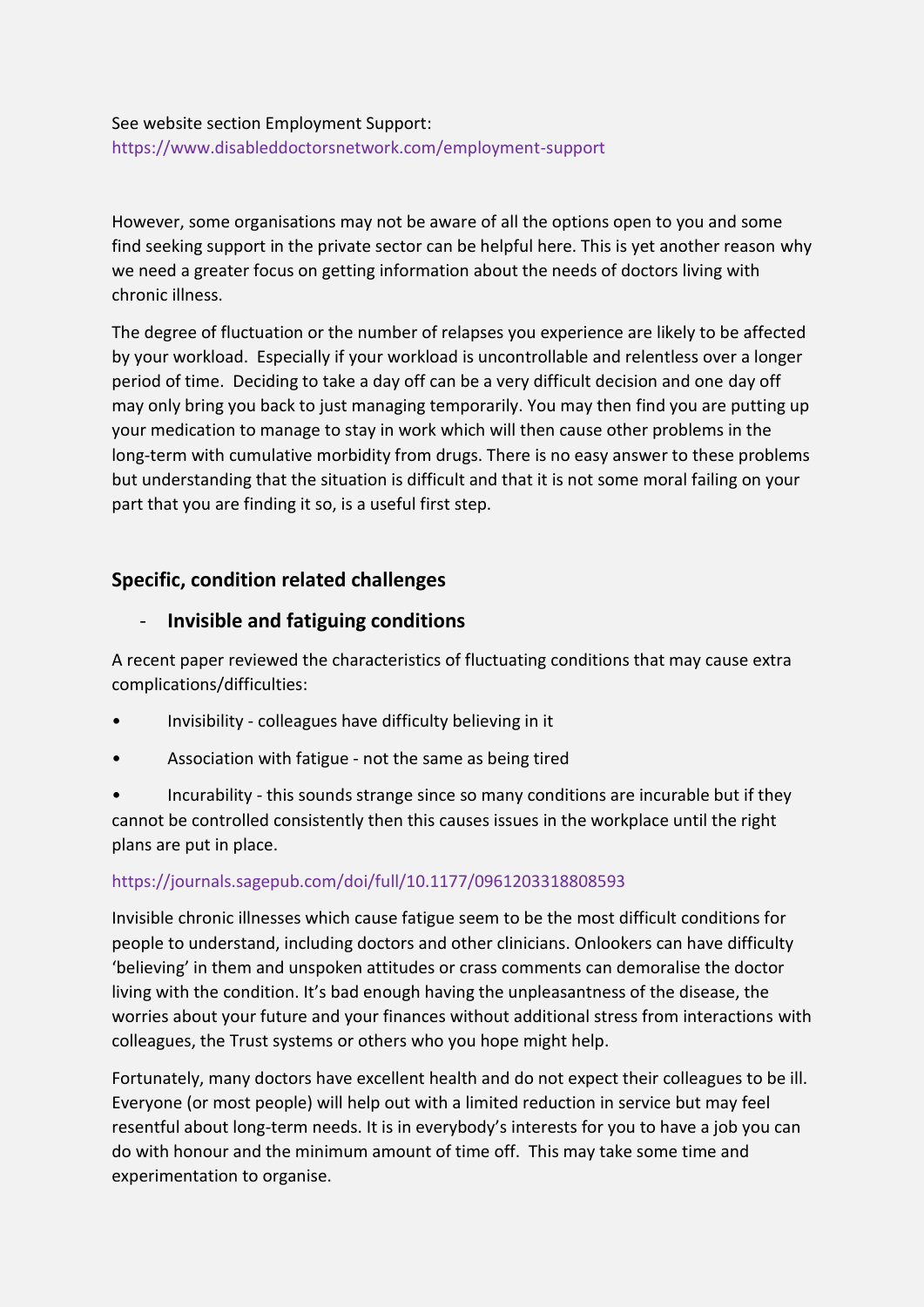## <span id="page-6-0"></span>- **Conditions of minimal severity:**

These are those conditions which are not life-threatening, which do not require long-term medication associated with serious adverse effects and which do not cause cumulative morbidity from disease activity or treatment - but do cause reduced capacity to work at times. Examples might include less severe chronic fatigue syndrome, non-severe migraine, minimal endometriosis.

It is likely that reasonable adjustments can be found and enforced as they are likely only to have minor effects on your own work or other people. You are likely to be able to work full time if you want to and you may find your condition remits with time. You may require very little time off work and it may be possible to find a niche job which enables you have the best health possible without any noticeable impact from your illness. However, always remember that without the right adjustments, your conditions could become more severe and intrusive.

## **Summary of current difficulties for doctors with fluctuating conditions**

• Current structures for supporting disability do not recognise specific difficulties of fluctuation or relapsing and remitting conditions.

• The occupational health clinician in your organisation may not know enough about your condition or how to support people with fluctuating illness.

• Your union may not know how to support you, offer a range options or be able to negotiate a suitable system to enable you maintain your employment with the best health possible.

• Your Trust may use the Bradford formula in assessing sick leave absence which may inherently disadvantage people with fluctuating conditions.

• If you are seriously ill and cannot work enough hours to support yourself and need to retire, current Tier 2 pension rules will mean that you are penalised financially (with irretrievable loss of at least one third of your pension) if you try and work intermittently in any NHS-related employment/self-employment. This was negotiated by the Health Unions demonstrating, once again, how poorly understood the consequences of fluctuating illhealth are.

• Adjustments need to be life-long if your condition is incurable.

• Your condition may worsen over the 30 - 40 years of your career because of accumulated morbidity from the illness and/or medication.